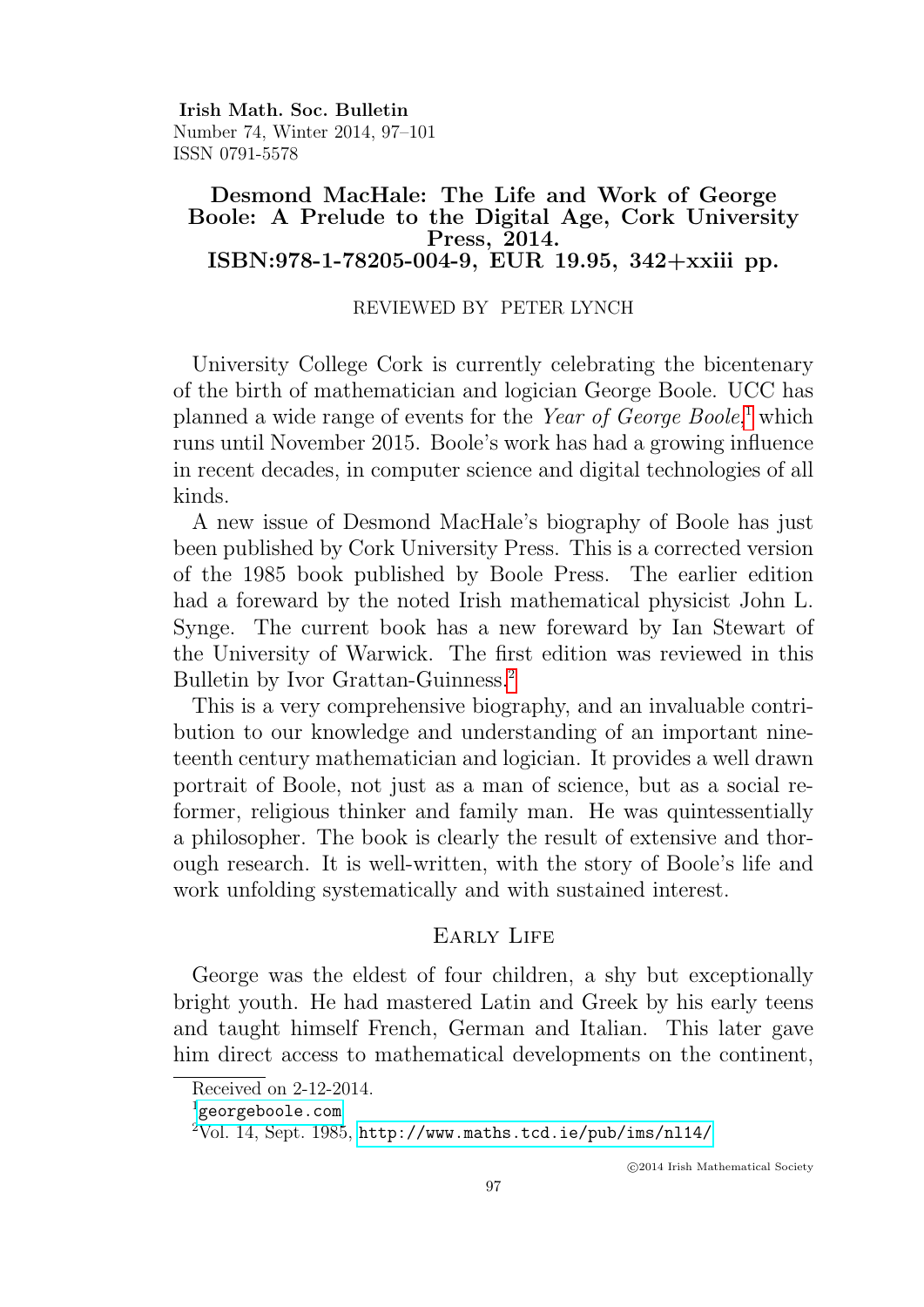### 98 PETER LYNCH

allowing him to go far beyond most of his compatriots. He had an elementary school teaching but, too poor to attend grammar school, he taught himself advanced mathematics by studying the original works of the leading mathematicians of the time.

Boole's serious study of mathematics began around the age of sixteen. Having mastered calculus, he studied the works of Newton, Lagrange, Laplace, Jacobi and Poisson. As an autodidact, Boole developed a fiercely independent approach to research. His initial interest in mathematics was for its applications to the solution of scientific problems but he soon came to appreciate pure mathematics as interesting and beautiful in its own right. He published papers on differential equations, integration, logic, probability, geometry and linear algebra.

In 1841, Boole's Exposition of a General Theory of Linear Transformations led to a new area of mathematics, Invariant Theory. Cayley and Sylvester brought the theory of invariants to an advanced stage of development, and both acknowledged Boole as the instigator and inspiration for their efforts.

His paper "On a General Method of Analysis" was published in 1844 in the Philosophical Transactions of the Royal Society. For this he won the society's Gold Medal, the first such award in the field of mathematics. The paper presented a general, systematic method of solving a broad class of differential and difference equations with variable coefficients.

# Queen's College Cork

In October 1846 Boole applied for a position as Professor of Mathematics in one of the three Queen's Colleges, that were being established in Belfast, Galway and Cork. Boole's letter of application is amazing, containing the statement "I am not a member of any University and have never studied at a college." But his application included several very strong testimonials from leading mathematicians. After a long delay, he was offered a position in Cork and took up residence in October 1849 at a salary of £250 per annum.

The Queen's Colleges were multi-denominational, and were controversial from the outset, being described by the Catholic hierarchy as Godless Colleges. For a time, Boole managed to avoid direct involvement in the many religious conflicts, but he could not remain unaffected by them. Although a man of mild manners, he was drawn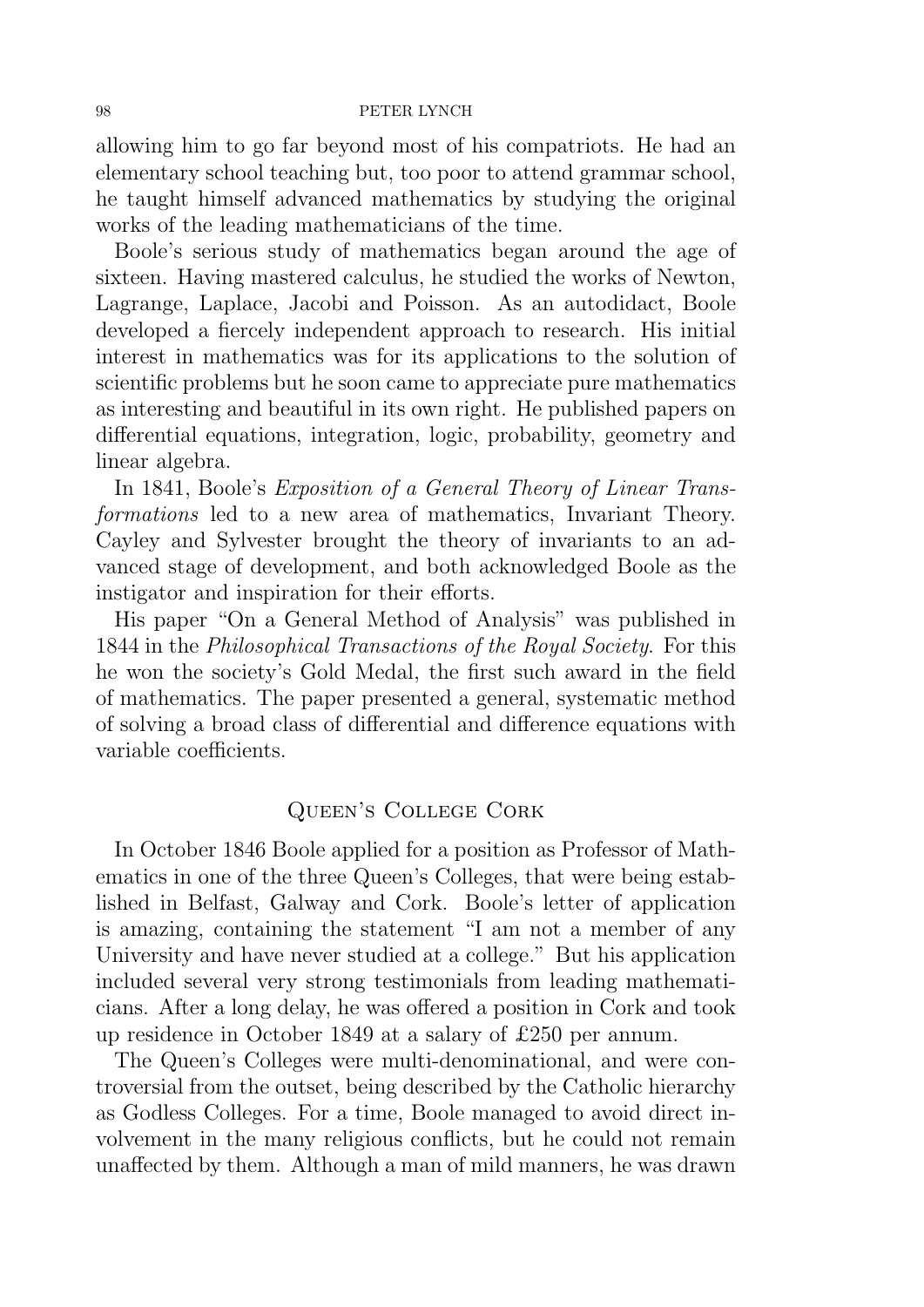### BOOK REVIEW 99

into a series of acrimonious college squabbles. Perhaps more details of these are given by MacHale than is really necessary, with long letters to the newspapers quoted in extenso.

During his early years in Cork, Boole was lonely and not very happy. Things changed when in 1855, aged 40, he married Mary Everest, then but 23 years old. Mary was the niece of the professor of Greek at Queen's College and also a niece of Sir George Everest, Surveyor General of India, after whom the world's highest mountain is named. The marriage was a happy if brief one, and they had five daughters, all extraordinary in different ways.

## THE LAWS OF THOUGHT

In 1833, when he was eighteen, Boole had had a flash of inspiration, that logical relations could be expressed in symbolic form. This idea would later grow into his major contribution to science: to explain the process of human thought in precise mathematical terms. Efforts to make logic a precise science could be traced back to Aristotle, and Leibniz had gone some way to express logical relations in symbolic form bu, he lacked an adequate notation. In 1847, Boole wrote The Mathematical Analysis of Logic, which was described in a subtitle as "a calculus of deductive reasoning". This book marked the beginning of symbolic logic.

Boole's greatest work, The Laws of Thought, was written during his tenure at Queen's College. One of his profound insights was that mathematics is not confined to number and quantity alone but has a larger nature as universal reasoning expressed in symbolic form and conducted in accordance with definite rules. The objective of his work was the reduction of logical propositions to a symbolic form, so that logical conclusions become mathematical consequences of the initial assumptions. By considering classes rather than number as the focus of attention, it adumbrated set theory, now a central foundation of mathematics.

Boole was the first to perform algebraic operations on symbols that represented logical propositions, thereby giving a powerful impetus to the field of symbolic logic. Previously, no one had appreciated the mathematical nature of everyday language. The algebra devised by Boole is now the ideal tool for handling information and modern computers operate following its principles. Boolean algebra encompasses a vast array of topics including set theory, binary numbers,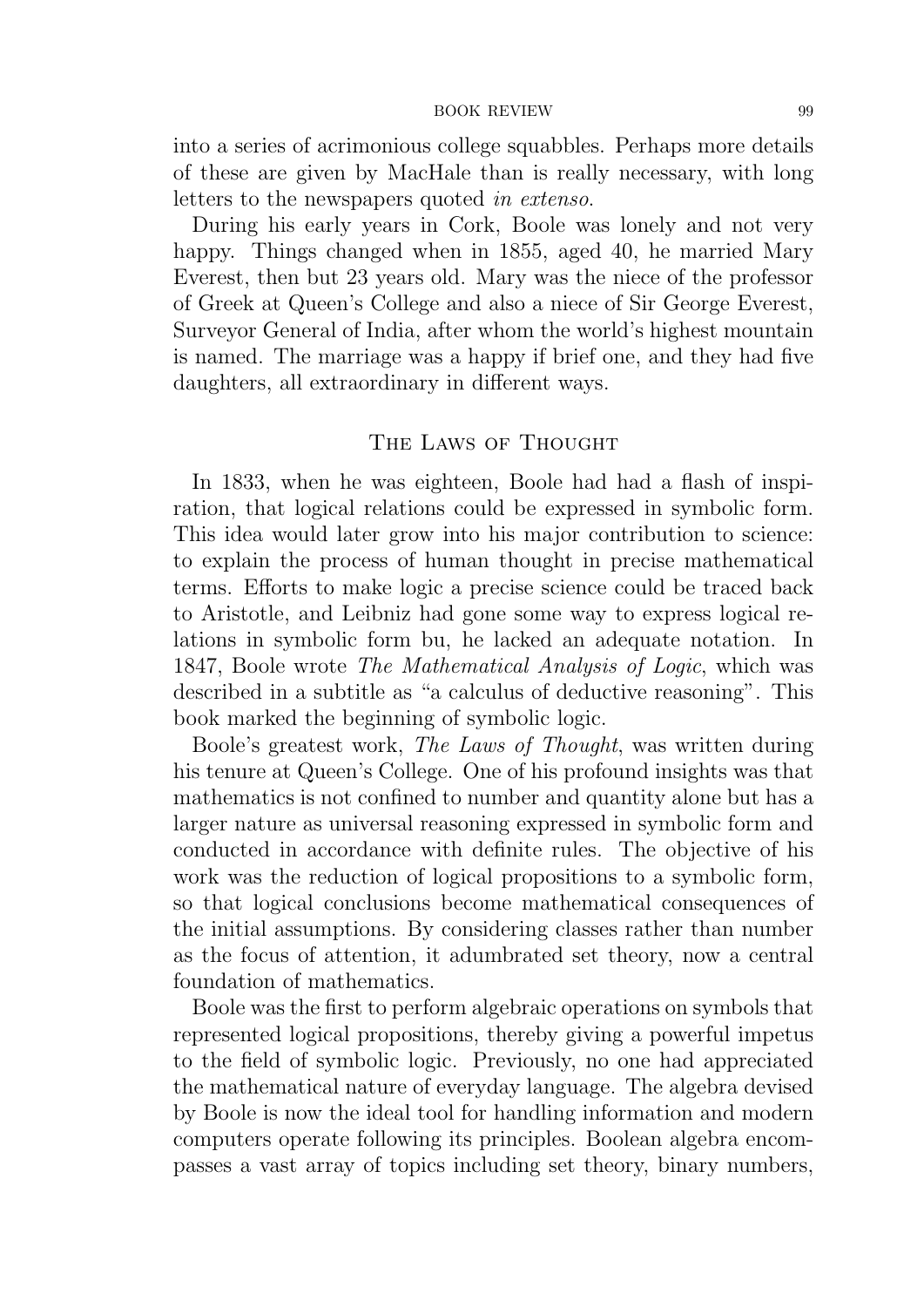### 100 PETER LYNCH

probability spaces, electronic circuit structures and computer technology. Many of Boole's ideas are today considered as self-evident and are found in elementary set theory and probability. They find wide applications in fields such as medical diagnosis, insurance and legal evidence.

### Boole and Hamilton

Boole tried his hand at poetry but, as with his contemporary William Rowan Hamilton, the results were unremarkable. A full chapter is devoted to the surprising lack of contact between the two men. Boole was born ten years after Hamilton, and they died within a year of each other. They had common interests, in both mathematics and prosody, and had ample opportunity to collaborate or at least to interact. Yet the minimal contact between them suggests that there was some significant difficulty or disagreement between them, although no solid evidence of this has yet emerged. MacHale wrote in 1985 that the mystery of this lack of contact remains. The chapter is subtitled "Some unanswered questions". It is disappointing that, after a lapse of thirty years, nothing further is added in this edition. [MacHale has since told me that he has a new speculation about the possible rift, but we must wait for information on this to appear elsewhere.]

### Family

The final chapter is interesting if somewhat peripheral. George and Mary Boole had five daughters, all interesting in different ways. Alicia made significant discoveries in 4-dimensional geometry. She coined the term polytope for the 4D equivalent of a polyhedron. G. I. Taylor, the leading British fluid dynamicist of the twentieth century, was a son of Boole's daughter Margaret. Another daughter, Ethyl Lilian (Voynich), had an adventurous life, and wrote a novel, The Gadfly, which was amazingly popular in Russia. Her life story is fascinating.

At the end of the penultimate chapter, The Final Years, MacHale writes of Boole: "His name will live on as long as the digital computers which depend so vitally on Boolean algebra continue to operate and as long as students of mathematics study ring theory, differential equations, probability theory, difference equations, invariant theory, operator theory, set theory and, of course, mathematical